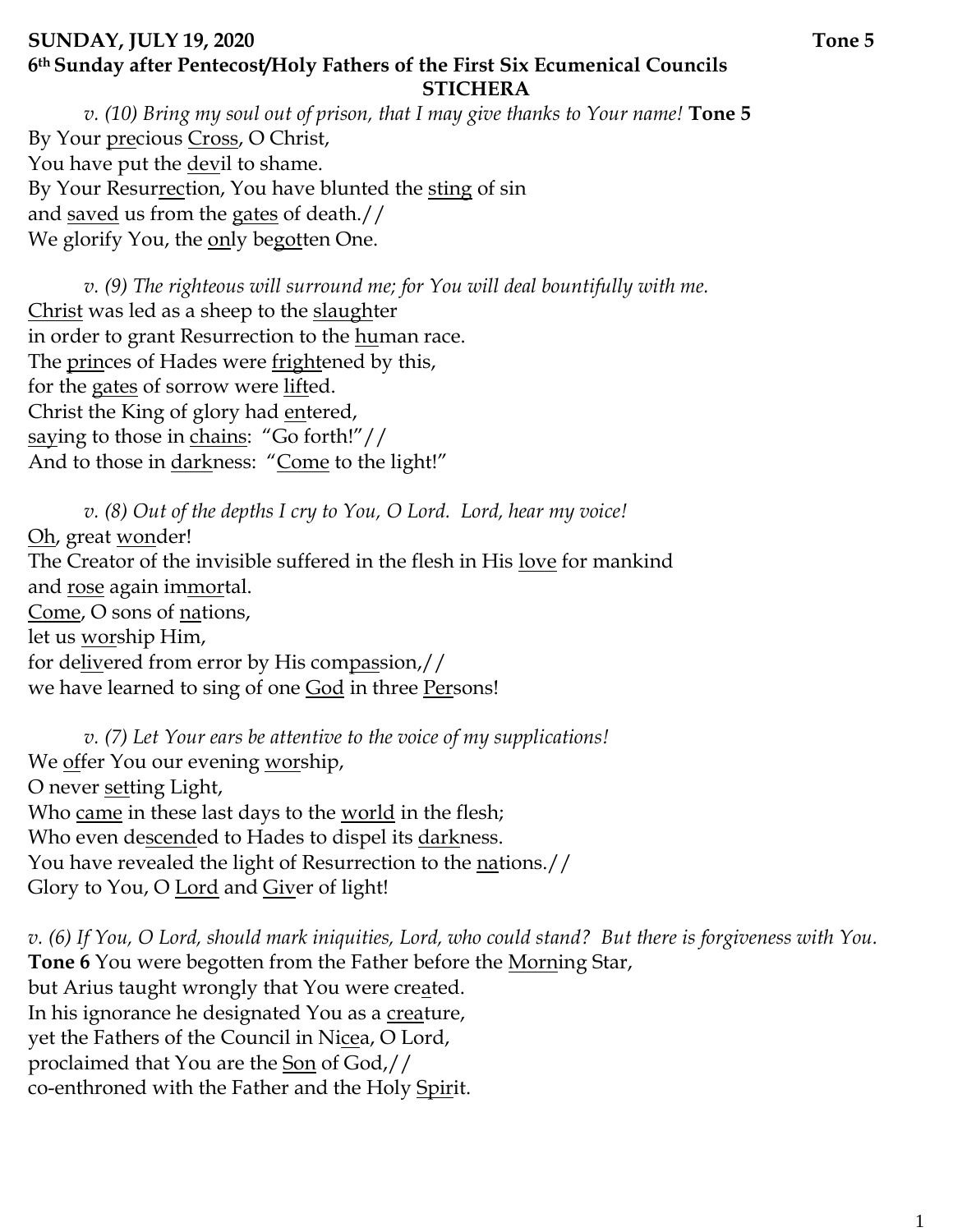*v. (5) For Your name's sake I have waited for You, O Lord, my soul has waited for Your word; my soul has hoped on the Lord.* 

**Tone 6** You were begotten from the Father before the Morning Star, but Arius taught wrongly that You were created. In his ignorance he designated You as a creature, yet the Fathers of the Council in Nicea, O Lord, proclaimed that You are the Son of God,// co-enthroned with the Father and the Holy Spirit.

*v. (4) From the morning watch until night, from the morning watch, let Israel hope on the Lord!* O honored Fathers,

you skillfully stitched together the garment of Christ, which had been divided and torn apart by barking dogs. You found it unbearable to see His nakedness, as, of old, Shem and Japheth could not bear to see the nakedness of their <u>fa</u>ther. You put to shame the wretchedness of Arius and those who agreed with him,// and who professed the madness that bears his name.

*v. (3) For with the Lord there is mercy and with Him is plenteous redemption, and He will deliver Israel from all his iniquities.*

O honored Fathers,

you skillfully stitched together the garment of Christ,

which had been divided and torn apart by barking dogs.

You found it unbearable to see His nakedness,

as, of old, Shem and Japheth could not bear to see the nakedness of their <u>fa</u>ther.

You put to shame the wretchedness of Arius and those who agreed with him,//

and who professed the madness that <u>bears</u> his name.

*v. (2) Praise the Lord, all nations! Praise Him, all peoples!* The Macedónians and Nestórians, the Eutýchians and Dióscorenes, the Appolinárians, Sabéllians, and Séverans, who were revealed as oppressive wolves in sheep's skins, you, as true shepherds, drove far away from the **Savior's** flock, having stripped the thrice-wretched ones of their sheep's skins.// Therefore, we call you blessed, O holy **Fathers**.

*v. (1) For His mercy is abundant towards us; and the truth of the Lord endures for ever.*  The Macedónians and Nestórians, the Eutýchians and Dióscorenes, the Appolinárians, Sabéllians, and Séverans, who were revealed as oppressive wolves in sheep's skins, you, as true shepherds, drove far away from the **Savior's** flock, having stripped the thrice-wretched ones of their sheep's skins.// Therefore, we call you blessed, O holy **Fathers**.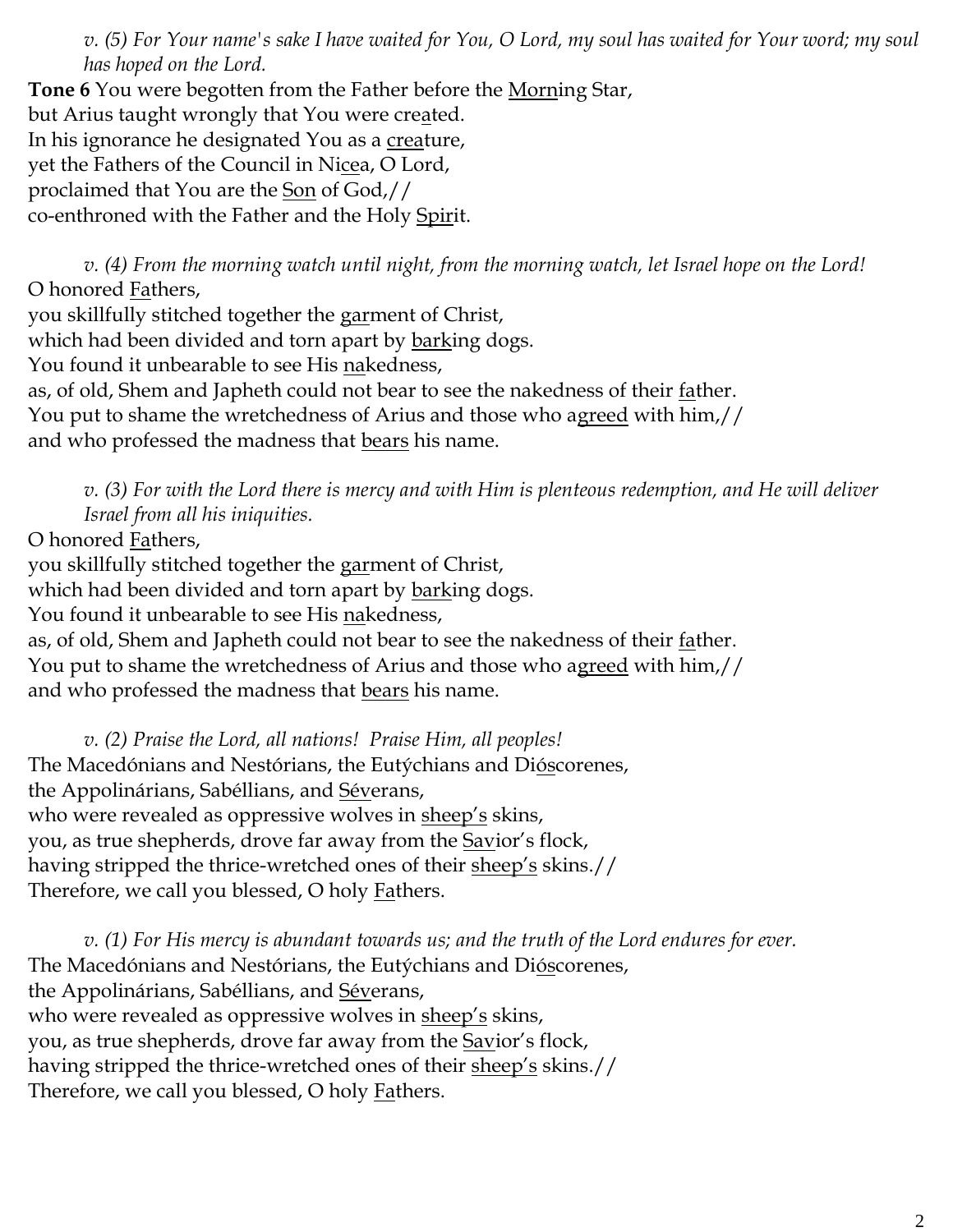*Glory to the Father, and to the Son, and to the Holy Spirit;* **Tone 6** *(for the Fathers)* Today let us praise the mystical trumpets of the Spirit, the God-bearing Fathers, who stand in the midst of the Church, singing true theology, praising the changeless Trinity! They laid low the errors of Arius and upheld the Orthodox Faith.// They always entreat the Lord to have mercy on our souls.

*now and ever, and unto ages of ages. Amen.* **Tone 5** *(Theotokion – Dogmatikon)* In the Red Sea of old, a type of the Virgin Bride was prefigured. There **Moses** divided the waters; here Gabriel assisted in the miracle. There Israel crossed the sea without getting wet, here the Virgin gave birth to Christ without seed. After <u>Is</u>rael's passage, the sea remained impassable; after Emmanuel's birth, the Virgin remained a Virgin. O ever-ex<u>ist</u>ing God, Who ap<u>peared</u> as Man,// O Lord, have mercy on us!

# **OLD TESTAMENT READINGS**

### **The Reading is from Genesis. [14,14-20]**

Now when Abram heard that Lot his nephew had been taken captive, he numbered his own homeborn servants three hundred and eighteen, and pursued the enemy as far as Dan. And he fell upon them by night, he and his servants, and smote them and pursued them as far as Chobal, which is on the left of Damascus. And he brought back all the cavalry of Sodom, and he brought back Lot his nephew and all his goods and the women and the people. And the king of Sodom came out to meet him, after his return from the slaughter of Chodologomor and the kings with him, to the valley of Sabi; this was the plain of Kings. And Melchizedek, king of Salem, brought out bread and wine; he was Priest of the Most High. And he blessed Abram and said: Blessed is Abram by the most high God, who created the heaven and the earth. And blessed is the most high God, who has delivered your enemies into your hand.

#### **The Reading is from Deuteronomy. [1,8-11 & 15-17b]**

Moses said to the sons of Israel: See, I have delivered the land before you; go in and inherit the land which I swore to your fathers, to Abraham and to Isaac and to Jacob, to give it to them and to their seed after them. And I spoke to you at that time saying: I alone shall not be able to bear you. The Lord your God has multiplied you, and behold, you are to-day as the stars of heaven in multitude. May the Lord the God of our fathers multiply you a thousand times more than you are, and bless you as he has spoken to you. And I took from you wise and understanding and prudent men, and I set them to rule over you, captains of thousands and hundreds and fifties and tens and recorders for your judges. And I commanded your judges at that time, saying: Hear cases between your brethren, and judge rightly between a man and his brother and the stranger who is with him. You shall not have respect to persons in judging. You shall hear the small as well as the great. You shall not shrink before any man's person; for the judgement is God's.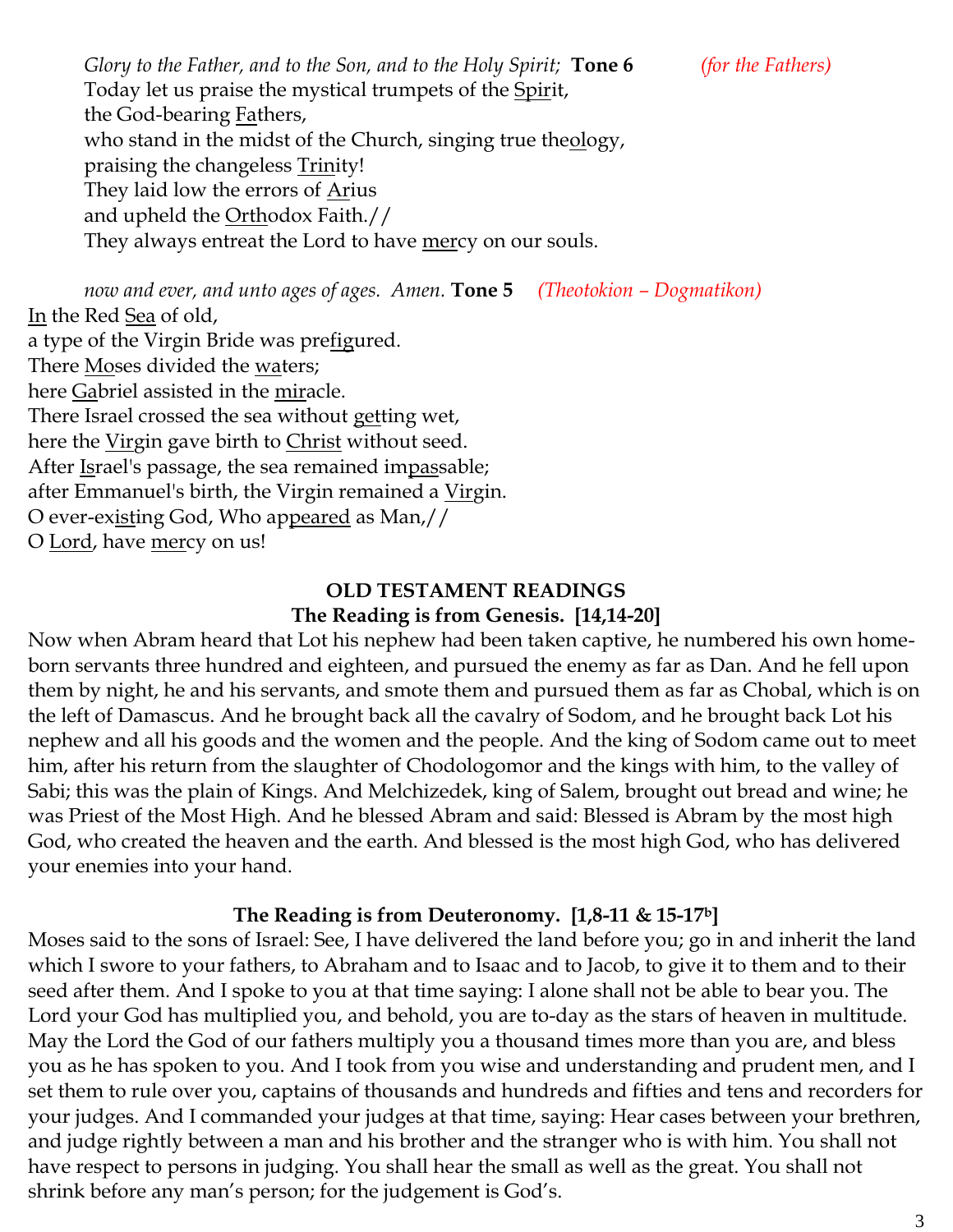# **The Reading is from Deuteronomy. [10,14-18 & 20-21]**

Moses said to the sons of Israel: Behold the heaven and the highest heaven belong to the Lord your God, the earth and all that is in it. the Lord preferred your fathers, to love them: and he chose their seed after them, you above all nations, as it is at this day. So circumcise the hardness of your heart and stiffen your neck no longer. For the Lord your God is God of Gods and the Lord of Lords, the great God, mighty and awesome, who shows no partiality, who takes no bribe. He executes judgement for the stranger, the orphan and the widow; and loves the stranger, giving him food and clothing. You shall fear the Lord your God and serve him, and to him you shall hold fast, and take oaths in his name. He is your boast, he your God, who has done for you the great and wonderful things which your eyes have seen.

# **APOSTICHA**

**Tone 5** We magnify You in songs of praise, O incarnate Christ and Savior. By accepting the Cross and death for our sake, as the Lord and Lover of mankind, You overthrew the gates of **Hades**,// and arose on the third day, saving our souls.

*v. The Lord is King; He is robed in majesty!*  By being pierced in the side, O Lover of mankind, You have poured out drops of life and salvation for all. By accepting death in the flesh, You have granted us immortality. You have <u>freed</u> us by being placed in the tomb, and have resurrected us with Yourself in glory, as God.// Glory to You, O Lord and Lover of mankind!

*v. For He has established the world, so that it shall never be moved.* Your crucifixion and descent into Hades are awesome, O Lover of mankind. You have captured it, releasing the ancient prisoners. You have opened Paradise and given it to us. Grant us purification of sins, who glorify Your Resurrection on the third day! Make us worthy of Paradise// and save us, O Lover of mankind!

*v. Holiness befits Your house, O Lord, forevermore!*  For our sake, You accepted death in the flesh, to rise from the dead on the third day. Heal us from our earthly passions, and restore us from our evil transgressions;// and save us, O Lover of mankind!

*Glory to the Father, and to the Son, and to the Holy Spirit;* **Tone 4** *(for the Fathers)* Today we celebrate the annual memorial of the God-bearing Fathers who assembled in Nicea. They laid <u>low</u> the godless doctrines of Arius,